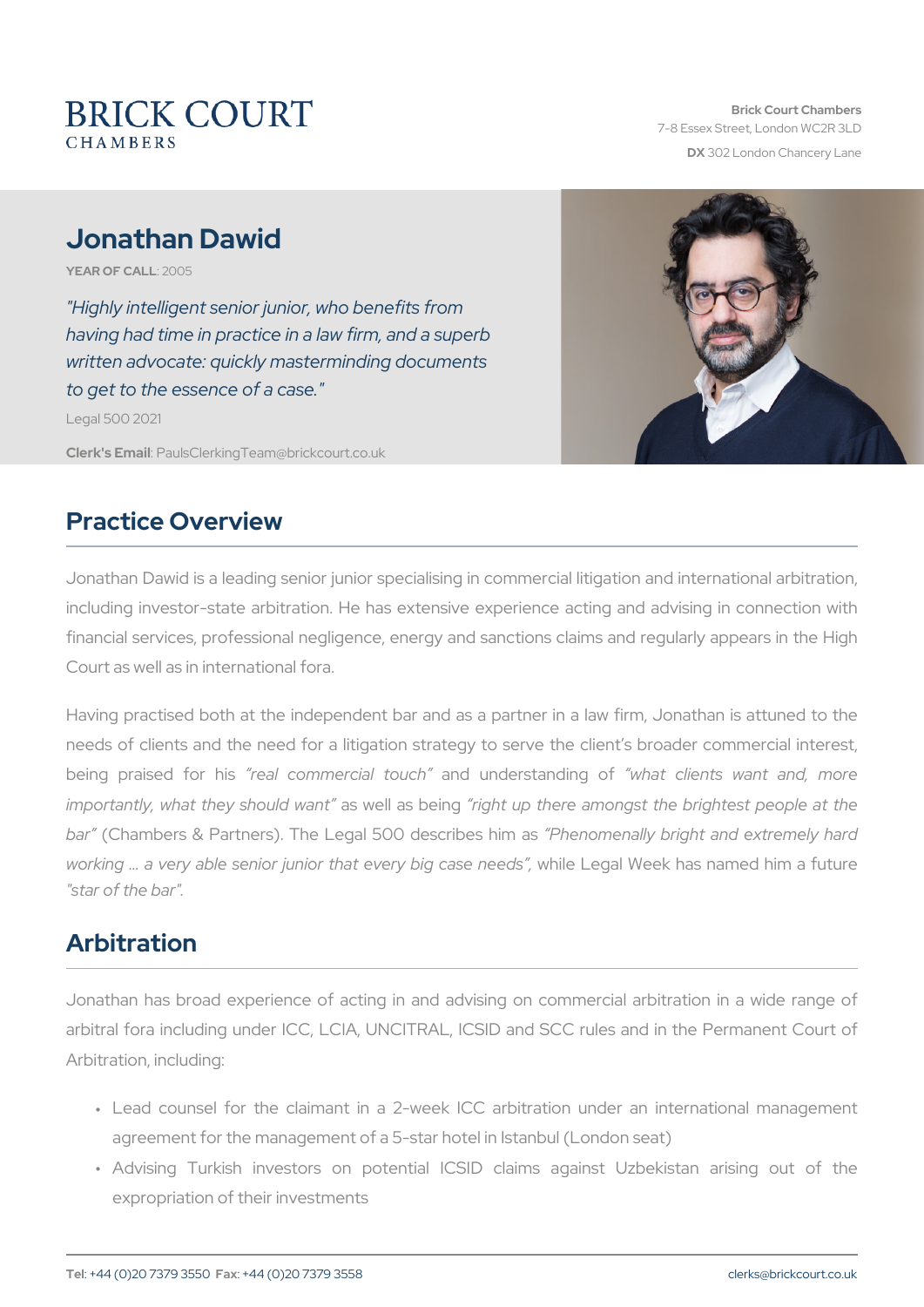- " Lead counsel for the defendant in an UNCITRAL arbitration betwe bank and a Kazakh state company concerning a claim under a guar
- " LCIA arbitration under a business separation agreement conce obligations between former business partners (London seat)
- " Advising on a possible claim against Interpol in the Permanent Co
- " ICC arbitration between two oil & gas exploration companies conc of mutual interest" provision (London seat)
- "ICC arbitration between oil & gas exploration companies con operating agreement (Singapore seat)
- " ICC arbitration concerning a dispute under a gas supply agreemer seat)
- " ICSID arbitration concerning a claim by a Cypriot bank against investment treaty for losses incurred in the Greek debt crisis (Swi
- " SCC arbitration between a Russian oil company and the Republi Russia-Ukraine bilateral investment treaty (SCC, Stockholm seat)
- " LCIA arbitration between an international tobacco company and seat)

Jonathan has recorded the **Remotecheatings in international arbitration** 

## Commercial

- " Burford Capital Partners Ltd v Londo[n20S2tOb]ckEWEkHoChannig1e38 p(Dcomm). A Burford in its claim for Norwich Pharmacal relief to enab responsible for manipulating its share price contrary to the Mar (EU) 596/2014).
- " Sportsdirect.com Retail Ltd (CGmmmu).In Avoetsing SA or Sportsdirect s Ice partner to defend a claim against Sportsdirect for breach of contra
- " ARC Capital Holdings Ltd v AR(CCoCmamp)'ta[20Pla5i]'tnEeWsHCA 2170 (QB defendant in a claim for negligent investment management by a Ho
- " Terra Firma v. CAicitheadn kor Terra Firma in \$2 billion claim arising o in 2007.
- " UBS v Kommunale Wasserwerk[e2011e4i]pzEigWHGQmb3H615 (Comm.); [2017] 1567. Acting for the claimant, UBS, in a US\$320 million missellin under a number of synthetic CDO transactions.
- " Forsta AP v Bank of Ne [w20Y1o3r]k ENWe.HII (Qomm). Acting for B claim by the Swedish national pension for losses incurred in the c
- " Harbinger Capital Partn@26913] CEaVKdOw AelCiv 492. Acting for the inde claim by former shareholders challenging the valuation nationalisation in 2008.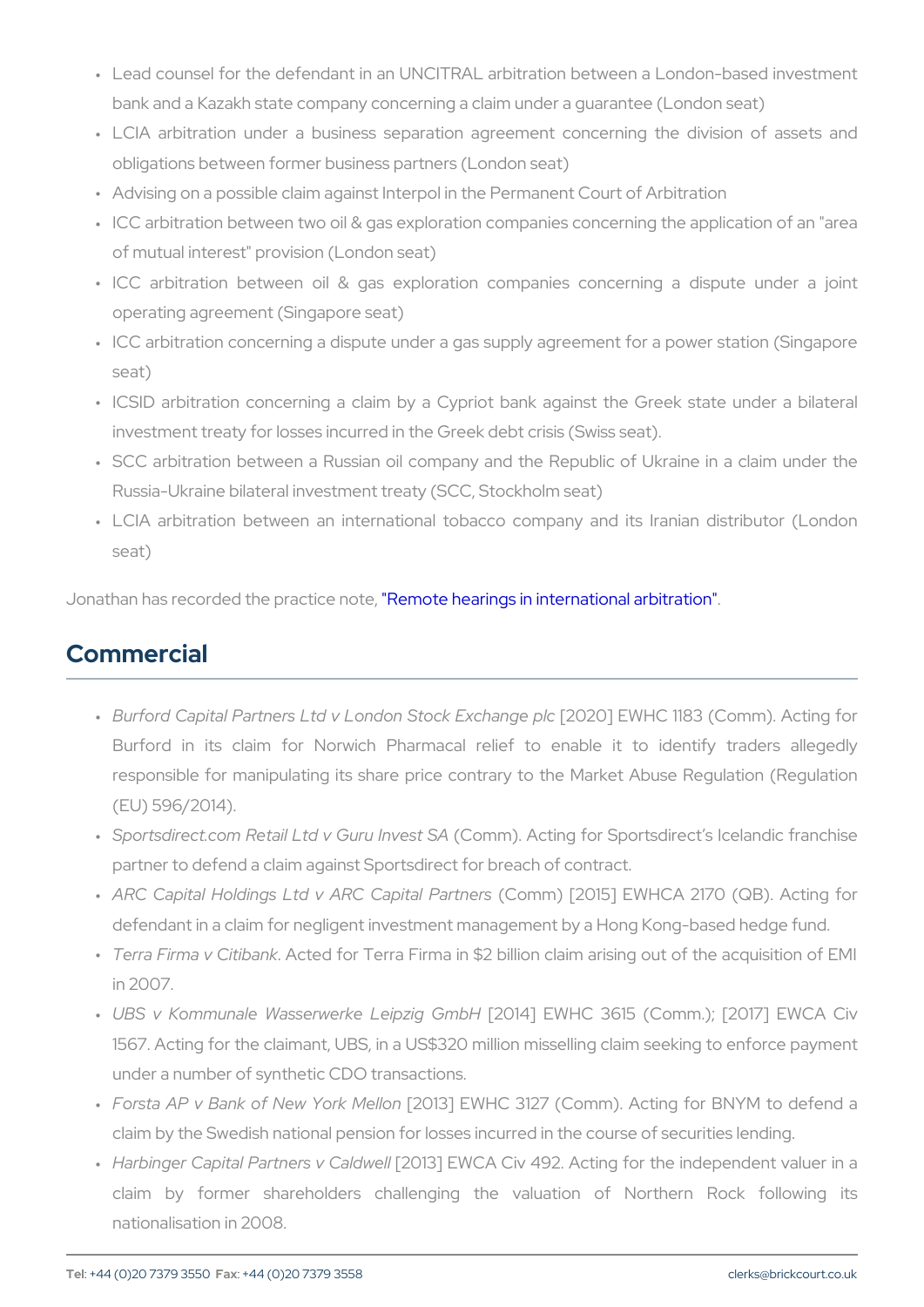- "Berezovsky v Patą́Ckhætnsohevnilyi). Acting for the family of d Patarkatsishvili in a multi-million claim by his former business partner
- " Lehman Brothers International (Europe) v L(eFhmanakfuBrntotHhiognhaenBaRnek Court), concerning the cross-border application of the FSA CASS money.
- " Re Sign2a009] UKSC 2, now the leading case on the interpretation concerning the application of the security trust deed governing the Finance Corporation following its collapse in 2008.
- " Atrium European Real Estate Ltd( @oMh**enie.ic Baaln & o&uro)**r,s a multibillion claim arising out of underwriting and market making activities ca Jersey investment fund and raising complex issues of juristion Regulation, common law rules and arbitration provisions.
- " Lacrosse v Royal Bank(Cohfan§eoytlaDidvision), concerning the in termination provisions of the 1999 ISDA Master Agreement.
- " Natixis v (1) WestLB (2) CIB(CC o(n8)m eTr**e**ra & Corumra). Acting for Te defence of a £100m claim for fraud and negligence in connection securitised notes.
- " Ernst & Young v EdAmoutinndg Hfoorr EY in a claim for a success negotiation of a business transaction.

#### Sanctions

Jonathan has experience of advising in a wide range of situations inv travel restrictions under UN, UK (including offshore Crown/depender particular with regard to how they may affect commercial transactions also regularly advises law firms regarding their own obligations under

- " VTB v CoQasel C-729/18P. Appeal to the CJEU challenging VTI directed at Russian financial institutions in response to events in
- " Rossiya Segodniya v Ba(Mloasyosow BaAhkbiphlazh Court). Providing e jurisdiction and enforcement under English law in relation to arising out of UK asset freezing measures
- " Yanukovych v CCaosuen cCI-598/16 P. Challenge by former president Ukraine to EU sanctions imposed following the Euromaidan protest
- " Advising on the sale of BVI companies to a Russian investment fur
- " Advising on sanctions issues arising out of a proposed Luxembourg, Cayman and BVI investment funds
- " Advising a Magic Circle law firm on the scope of restrictions sanctions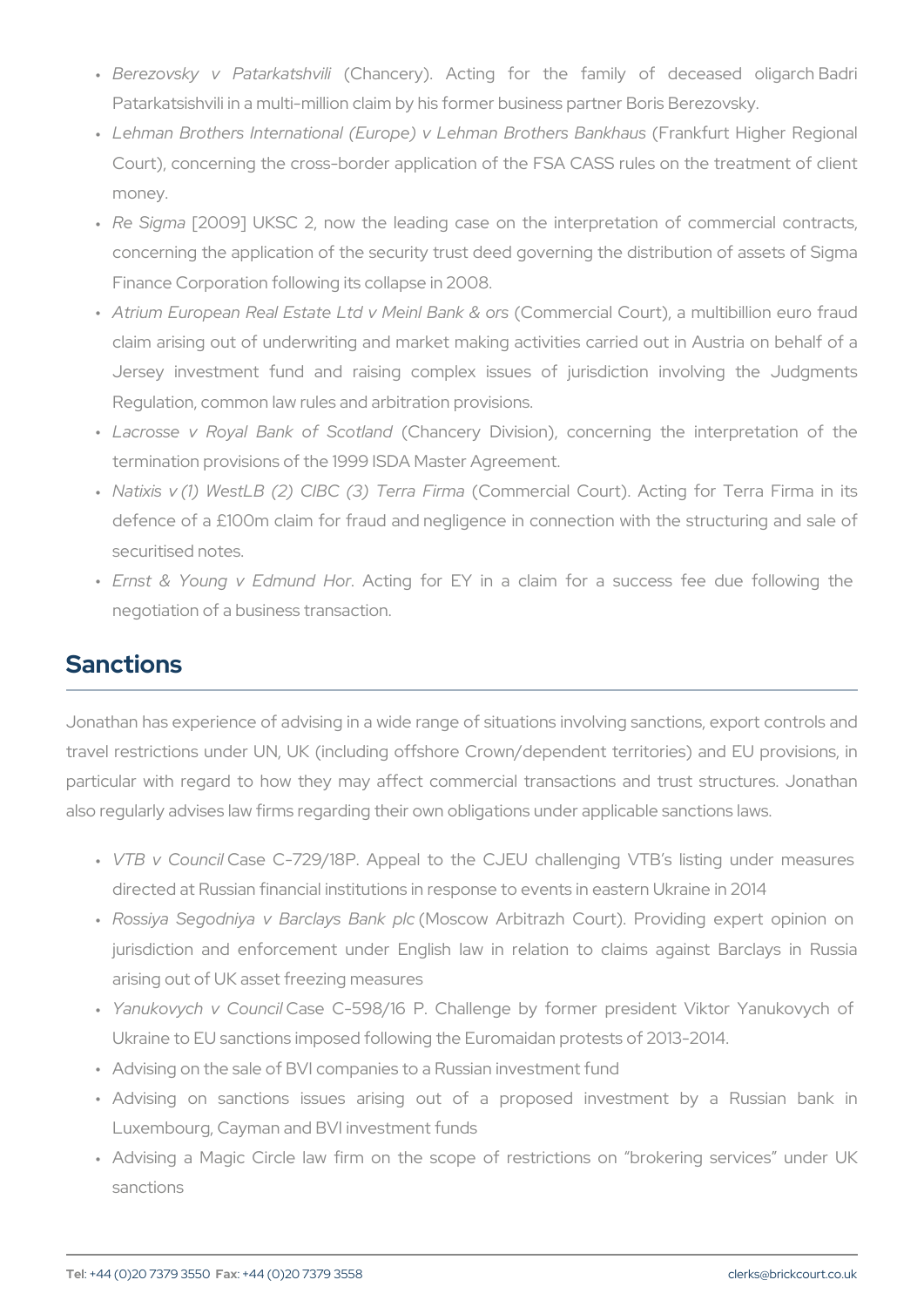- " Advising a Magic Circle law firm on the impact of sanctions on i involving the Russian sovereign wealth fund.
- " Advising a leading US law firm on its ability to continue advising on
- " Advising the law officers of Guernsey on the winding up sanctioned investors
- " Advising trustees of various offshore trusts on their obligat sanctions regulations
- " Advising the administrators of Thomas Cook regarding sand operations of Russian subsidiaries
- " Advising a Hungarian individual on challenging INTERPOL s publi arrest and extradition
- " Advising an English company on sanctions implications in a c state-owned company
- " Advising a bank on issues arising under export control legislation naval vessels for an African country
- " Advising a US company on the impact of global sanctions on Libyan government

## Banking and finance

- " Burford Capital Partners Ltd v Londo[n20S2tOb]ckEWEkHoChannig1e38 p(Dcomm). A Burford in its claim for Norwich Pharmacal relief to enab responsible for manipulating its share price contrary to the Mar (EU) 596/2014).
- " Advising the London branch of a major Gulf bank on compliance wi
- " Advising a UK high street bank on the enforceability of its standar
- " ARC Capital Holdings Ltd v AR(CCoCmamp)'ta[20Pla5ir]'tnEeWsHCA 2170 (QB defendant in a claim for negligent investment management by a Ho
- " Terra Firma v. OAicitheadnikor Terra Firma in \$2 billion claim arising o in 2007.
- " UBS v Kommunale Wasserwerk[e2011e4i]pzEigWHGQmb3H615 (Comm.); [2017] 1567. Acting for the claimant, UBS, in a US\$320 million missellin under a number of synthetic CDO transactions.
- " Forsta AP v Bank of Ne [w20Y1o3r]k ENWe HII (@n3127 (Comm). Acting for B claim by the Swedish national pension for losses incurred in the c
- " Harbinger Capital Partn@26913] CEaVKdOw AelCiv 492. Acting for the inde claim by former shareholders challenging the valuation nationalisation in 2008.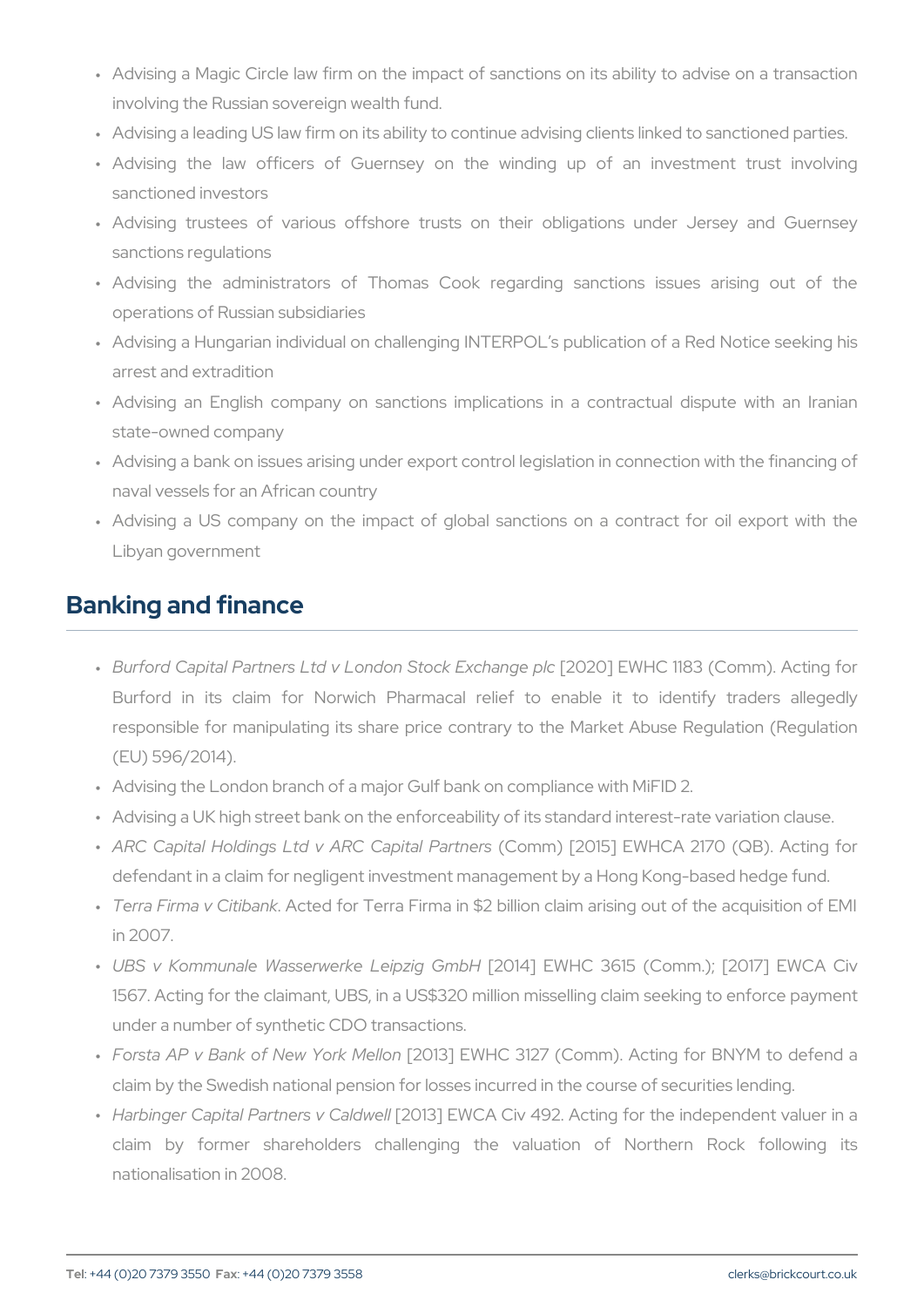- " Lehman Brothers International (Europe) v L(eFhmanakfuBrntotHhiognhaenBaRnek Court), concerning the cross-border application of the FSA CASS r
- " Re Sign2a009] UKSC 2, now the leading case on the interpretat concerning the application of the security trust deed governing the Finance Corporation following its collapse in 2008.
- " Atrium European Real Estate Ltd( @oMh**enie.ic Baaln & o&uro)**r,s a multibillion claim arising out of underwriting and market making activities ca Jersey investment fund and raising complex issues of juristion Regulation, common law rules and arbitration provisions.
- " Lacrosse v Royal Bank(Cohfan§eoytlaDidvision), concerning the in termination provisions of the 1999 ISDA Master Agreement.
- " Natixis v (1) WestLB (2) CIB(CC o(n8)m eTr**e**ria & Corumra). Acting for Te defence of a £100m claim for fraud and negligence in connection securitised notes.

### Professional negligence

- " Eurasian Natural Resources Corporation Ltd v (1) Da(Ciodminolle.il Acting for Dechert LLP and Dechert partner Neil Gerrard in def negligence and malpractice by mining conglomerate ENRC
- " Barrett v Deloi(tCtehaLnLcPery). Acting for Deloitte LLP in defence of advice by the former manager of pop star Sade
- " Pegasus Management v E[2nOs1t2 & EY\WibHnCg 738 (Ch). Acted for Ernst & of claim for negligent tax advice, including issues of assig claimants
- " Baxendale Walker v Middleton, [280w1]SoEcWeHtyC & 998 rs(QB). Acting defence of a claim against an expert witness who had given disciplinary proceedings before the Law Society
- " Akai Holdings Ltd v E(Hisstng& KYoonugngHigh Court). Acting for EY,to d audit negligence claim arising out of the collapse of the Akai Group
- " Orient Power Holdings v (Ehronsy & oYngumhojgh Court). Acting for EY audit negligence claim
- " New China Hong Kong v Ehlonstg & KoYnogunHgigh Court). Acting for EY audit negligence claim

#### Energy and natural resources

" ICC arbitration between two oil & gas exploration companies conc of mutual interest" provision (London seat)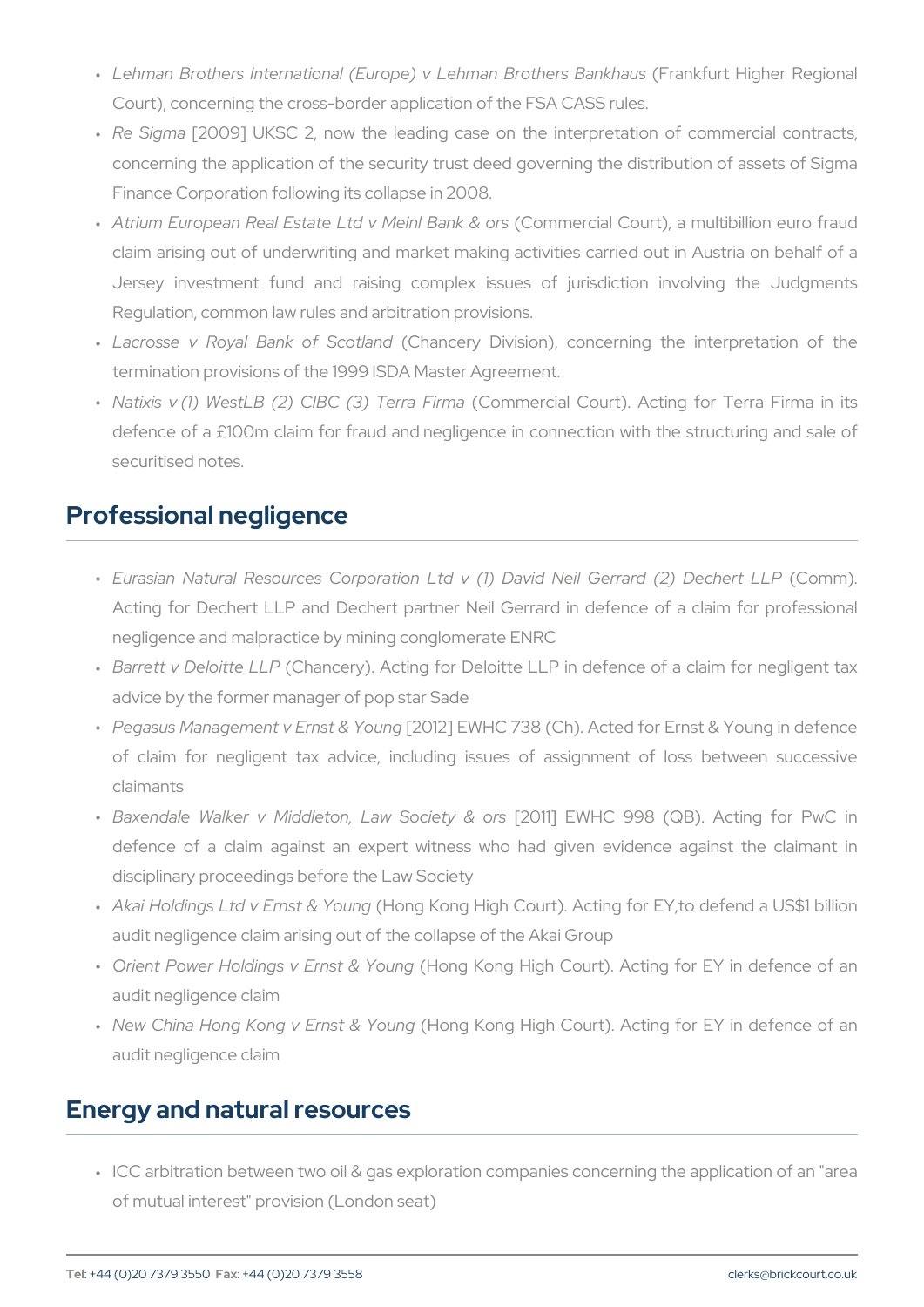- "ICC arbitration between oil & gas exploration companies con operating agreement (Singapore seat)
- " ICC arbitration concerning a dispute under a gas supply agreemer seat)
- " SCC arbitration between a Russian oil company and the Republi Russia-Ukraine bilateral investment treaty (SCC, Stockholm seat)

#### Career

- " Tenant, Brick Court Chambers 2006-2015 and from 2017
- " Partner, Joseph Hage Aaronson LLP, 2016-2017
- " 2005 Call (Lincoln's Inn)
- " Pupillage at Brick Court Chambers, 2005-2006.
- " Stagiaire in the cabinet of Judge Forwood, Court of First Inst 2005.
- " Macmillan publishers, 2001-2004.

## Further information

- " Languages: French (fluent), Polish (fluent), Italian (conversational).
- " Semi-finalist, University Challenge (2003-2004 series).

# Education

- " Cambridge University (Trinity College) (BA 1997; MA 2005; MMath
- " Harvard University (MA 2000)
- " London Metropolitan University (G. Dip. Law 2004)
- " Inns of Court School of Law (Bar Vocation Course 2005)
- " Scholarships & Prizes
- " Junior & Senior Scholar, Trinity College Cambridge
- " Frank Knox Memorial Fellow, Harvard
- " Hardwicke Award, Haldane and Denning Scholarships, Lincoln's Inn
- " CPE Award for best mark in year, London Metropolitan University
- " Charles Grant Tennant Prize for Light Verse, Trinity College Camb

### Directory quotes

Legal 500 (2022 edition) "He is highly responsive and a creative think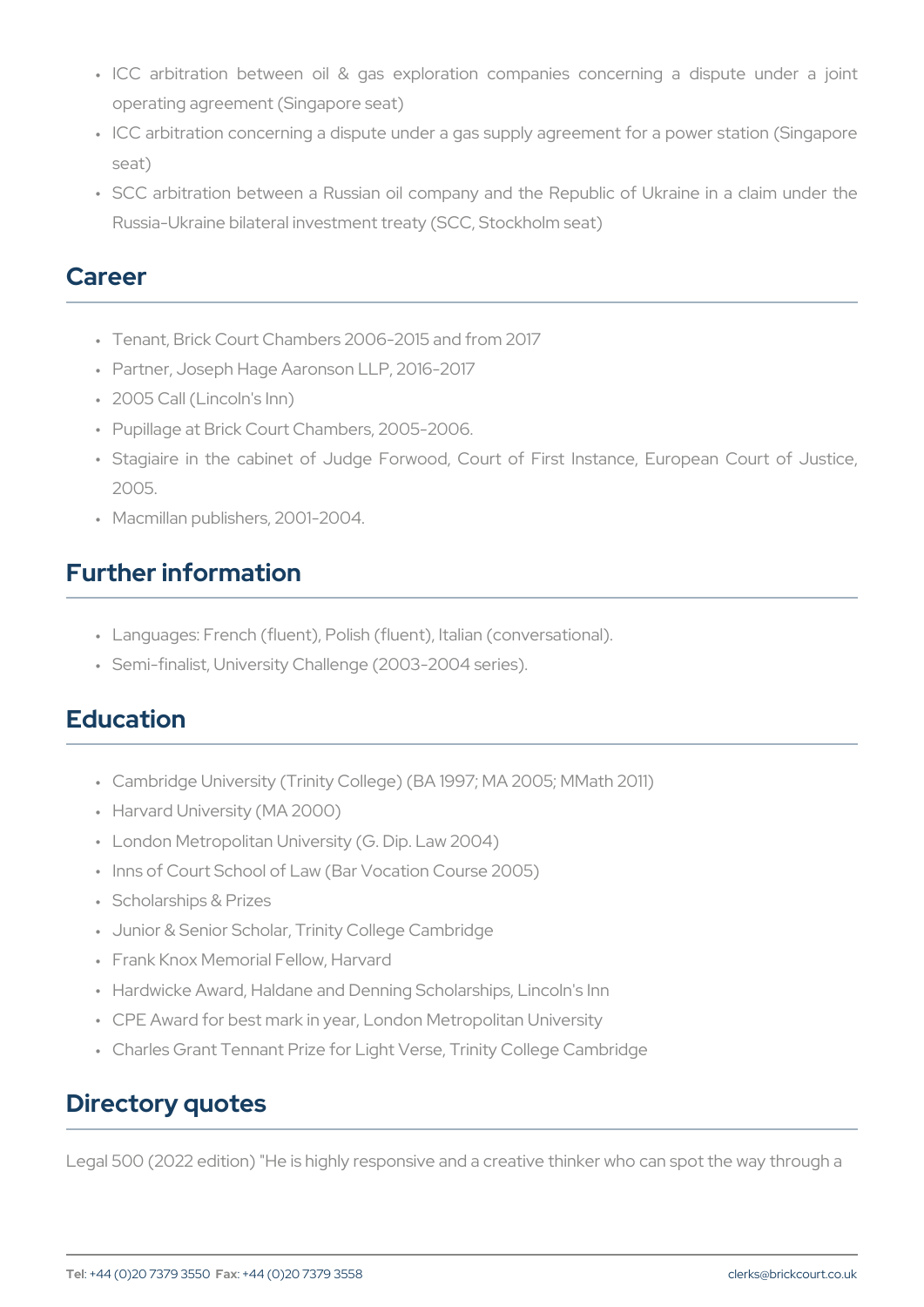difficult legal argument."

Legal 500 (2022 edition) "Quickly grasps even the most difficult issue

Legal 500 (2021 edition) "Highly intelligent senior junior, who benefit a law firm, and a superb written advocate: quickly masterminding docu case."

Legal 500 (2020 edition) "He is fantastic in unpicking complex issues

Chambers & Partners (2016 edition) An experienced banking junior with professional negligence and commercial fraud. He is regularly instruct Strengths: He is an excellent lawyer; very bright and very hard-worki quick to grasp complex issues, extremely efficient and no-nonsense. A outstanding drafting skills.

Chambers & Partners (2016 edition) Maintains a broad-based and well Commercial Bar. He has a particular focus on commercial fraud, profe matters. Strengths: He is very bright, very commercial and a pleasur surprised if he doesn t make it to the top of his profession by the time up there amongst the brightest people at the Bar.

Chambers & Partners (2015 edition) Has a strong reputation for repre accountancy firms and investment managers. He has particular experti the financial services sector. Strengths: A real asset to the team an points of both law and fact.

Chambers & Partners (2015 edition) Has a practice heavy on banking, commercial fraud cases. Numerous sources draw attention to his techn phenomenally bright and extremely hard-working. He s fantastic at dra concepts into words.

The Legal 500 (2015 edition) Excellent a very able senior junior that

The Legal 500 (2015 edition) Extremely quick-thinking and bright, and excellent.

Chambers & Partners (2014 edition) "An asset to the team. He's very good and the technical points of the technical points of the technical points of the technical points of the technical points of the technical points of t both law and fact." "He's very, very bright and he's got that real comm clients want and, more importantly, what they should want."

Chambers & Partners (2014 edition) "Quick to grasp complex issues."

The Legal 500 (2014 edition) He has excellent drafting and analytical